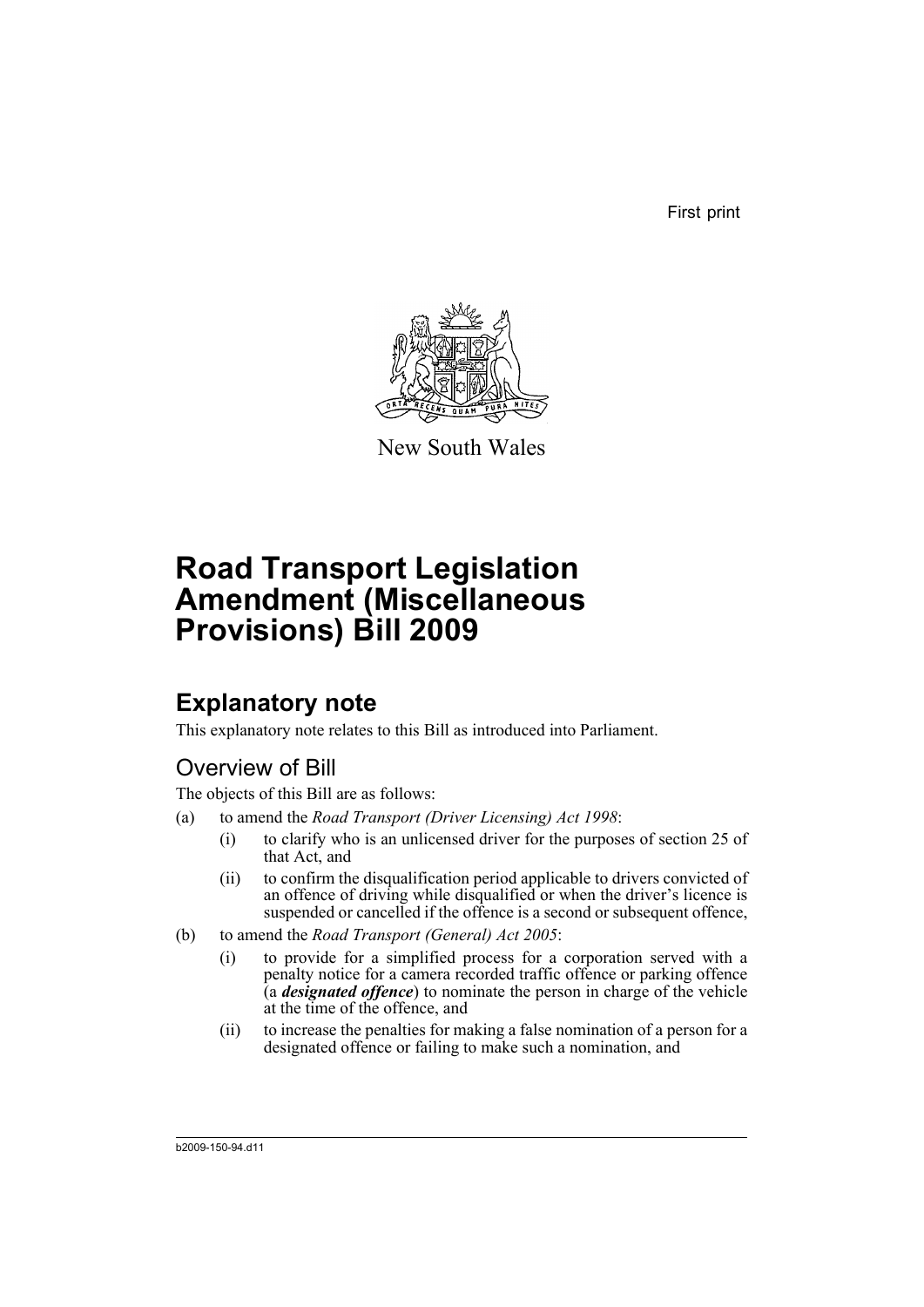Explanatory note

- (iii) to increase the period within which a person may be prosecuted for making a false nomination from 6 months to 12 months after the offence, and
- (iv) to confirm that the quashing of a declaration that a person is a habitual traffic offender only operates prospectively, and
- (v) to confirm that the expression *registered operator* of a vehicle includes a person who is recorded in an Australian registrable vehicles register as the registered operator of the vehicle and that the expression *registration* includes the registration of a vehicle in such a register,
- (c) to amend the *Road Transport (Safety and Traffic Management) Act 1999* to clarify the operation of section 9 of that Act in its application to novice drivers,
- (d) to make amendments to the *Fines Act 1996* that are consistent with the amendments to the *Road Transport (General) Act 2005* concerning the nomination by corporations of persons for designated offences.

# Outline of provisions

**Clause 1** sets out the name (also called the short title) of the proposed Act.

**Clause 2** provides for the commencement of the proposed Act on the date of assent to the proposed Act, except for certain provisions which will commence on a day or days to be appointed by proclamation.

# **Schedule 1 Amendment of road transport legislation**

## **Schedule 1.1 Road Transport (Driver Licensing) Act 1998 No 99**

**Schedule 1.1 [1]** amends section 25 of the *Road Transport (Driver Licensing) Act* 1998 to make it clear that a person commits the offence of driving a motor vehicle on a road or road related area while never having been licensed if the person has not held a driver licence (or equivalent) of any kind in Australia for the period of at least 5 years immediately before the commission of the offence. The section currently provides for the 5-year period to run from the time before a conviction for the offence. Schedule 1.1 [1] also makes an amendment to section 25 of the *Road Transport (Driver Licensing) Act 1998* in the nature of statute law revision.

**Schedule 1.1 [2] and [3]** amend section 25A of the *Road Transport (Driver Licensing) Act 1998*:

- (a) to confirm that the meaning of second or subsequent offence in section 25A of that Act extends to the determination of disqualification periods for offences under that section as well as to the determination of the maximum penalty for such offences, and
- (b) to provide that an offence under section 25A (3A) of that Act (which deals with a person whose driver licence is suspended or cancelled for failure to pay a fine) is a second or subsequent offence only if the same offence was committed by the person concerned within 5 years of the current offence.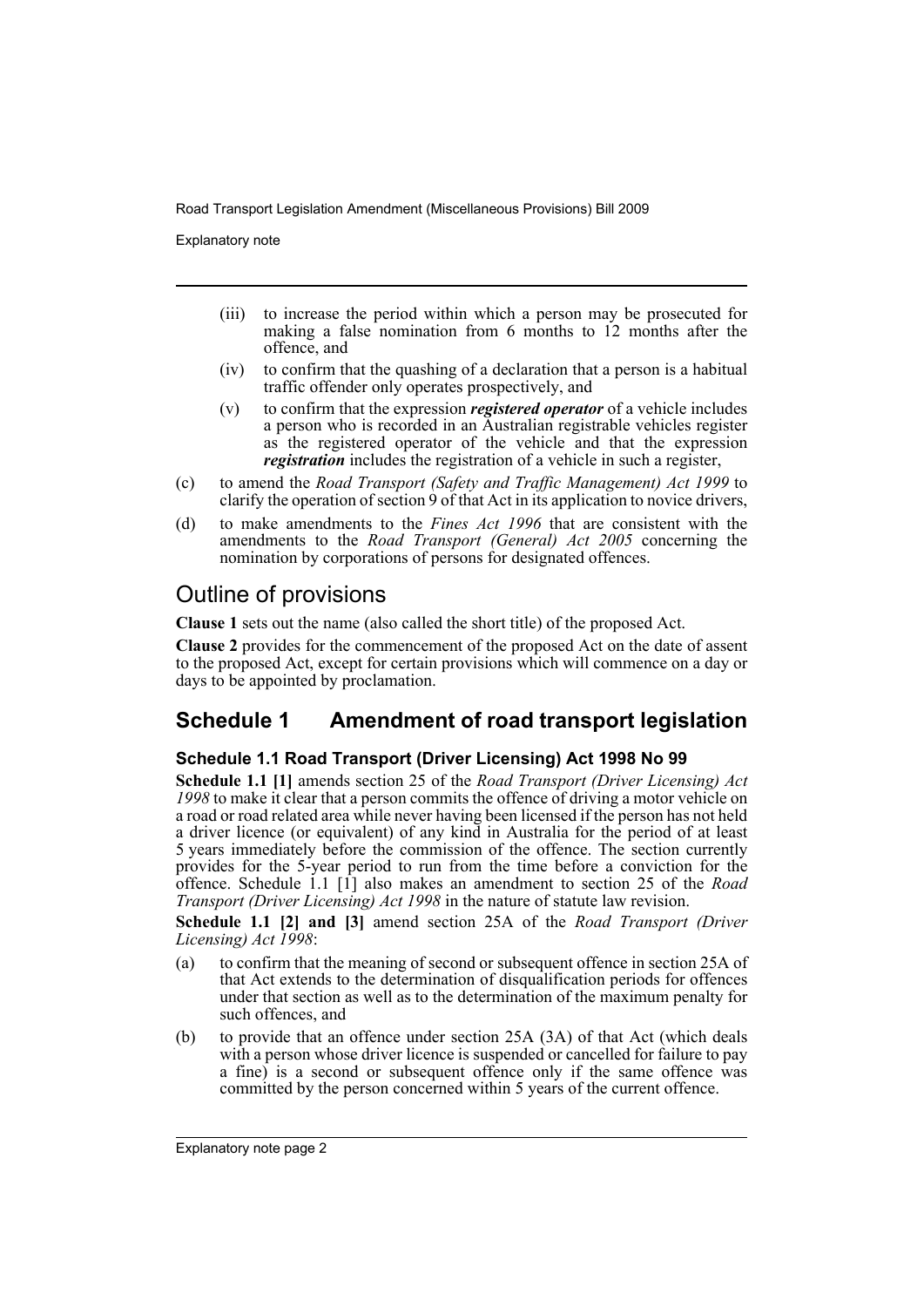Explanatory note

The amendment referred to in paragraph (a) above overcomes the decision of the Court of Criminal Appeal in *Director of Public Prosecutions v Partridge* [2009] NSWCCA 75, which decided that a provision in section 25A defining a second or subsequent offence did not apply to the determination of disqualification periods even though the provision expressly provides for its application "for the purposes of this section".

**Schedule 1.1 [4]** amends clause 1 of Schedule 3 to the *Road Transport (Driver Licensing) Act 1998* to enable the Governor to make regulations of a savings or transitional nature consequent on the amendment of that Act by the proposed Act.

**Schedule 1.1 [5]** amends Schedule 3 to the *Road Transport (Driver Licensing) Act 1998* to insert provisions of a savings or transitional nature consequent on the amendment of that Act by the proposed Act.

## **Schedule 1.2 Road Transport (General) Act 2005 No 11**

**Schedule 1.2 [2] and [3]** amend the definitions of *registered operator* and *registration* in section 3 of the *Road Transport (General) Act 2005* to confirm that those terms include, respectively, persons who are recorded as registered operators of, and vehicles that are registered in, an Australian registrable vehicles register. **Schedule 1.2 [1]** inserts a definition of *Australian registrable vehicles register* in section 3 of the *Road Transport (General) Act 2005*. The term is defined to mean:

- (a) the Register within the meaning of the *Road Transport (Vehicle Registration) Act 1997*, or
- (b) a register maintained under the law of another jurisdiction that corresponds, or substantially corresponds, to the Register within the meaning of the *Road Transport (Vehicle Registration) Act 1997*.

**Schedule 1.2 [4] and [7]–[11]** amend section 179 of the *Road Transport (General) Act 2005* to enable a corporation that is served with a penalty notice for a designated offence involving a vehicle to nominate the person who was in charge of the vehicle at the time of the offence by means of a nomination document approved by the Roads and Traffic Authority instead of a statutory declaration. The amendments enable an authorised officer to require a corporation that has made a nomination using an approved nomination document to supply subsequently a statutory declaration for use in court proceedings. A failure to provide such a statutory declaration will be an offence attracting a maximum penalty of 100 penalty units (currently, \$11,000). The amendments will not affect the current requirement to supply a statutory declaration if the corporation is served with a court attendance notice instead of a penalty notice or prevent a corporation supplying a statutory declaration if it wishes to do so.

**Schedule 1.2 [5] and [6]** amend section 179 of the *Road Transport (General) Act 2005* to increase the penalties for making a false nomination of a person for a designated offence or failing to make such a nomination. The new penalties will be 50 penalty units (currently, \$5,500) for a natural person and 100 penalty units (currently, \$11,000) in any other case.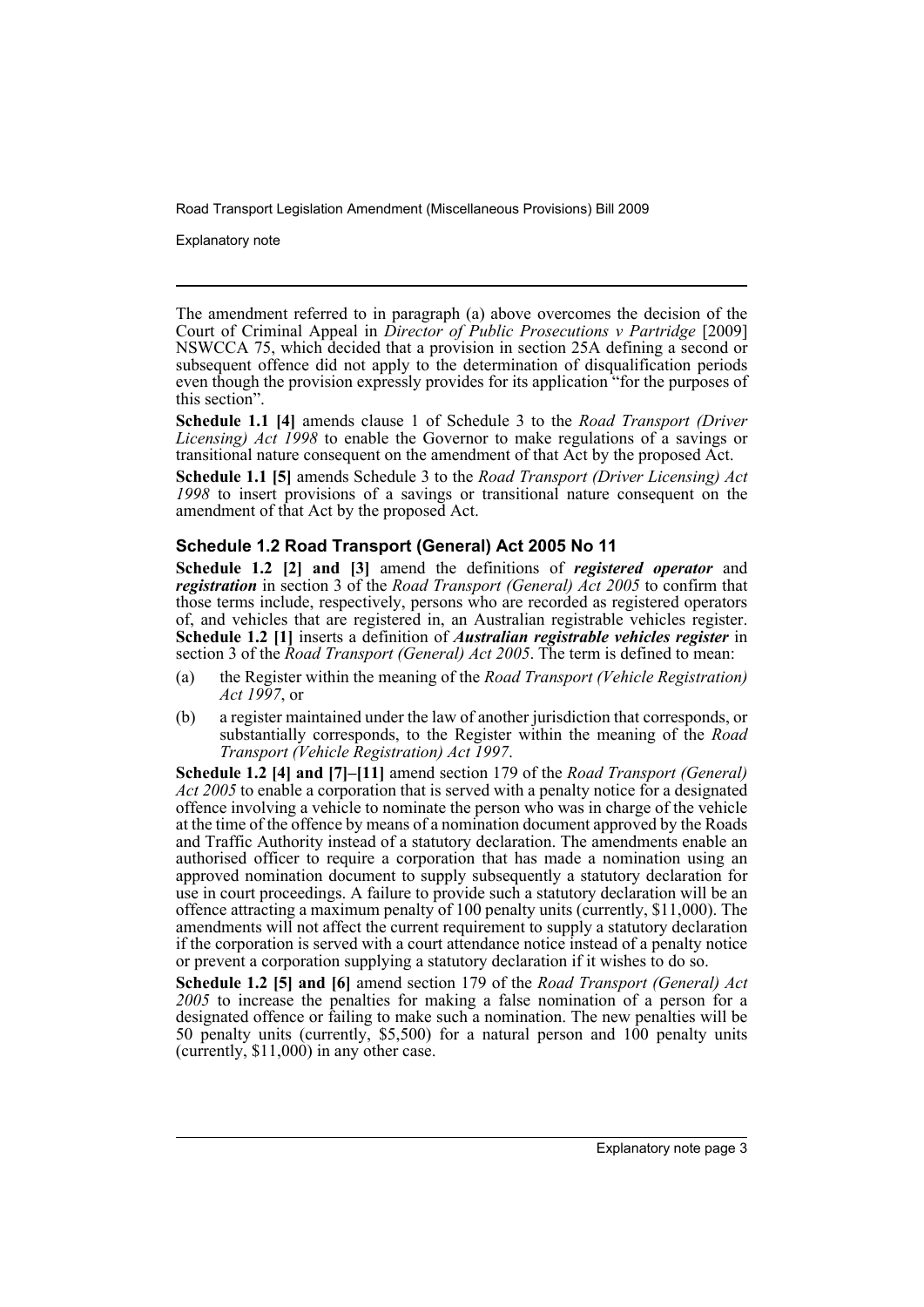Explanatory note

**Schedule 1.2 [12]** amends section 181 of the *Road Transport (General) Act 2005* to increase the period within which a person may be prosecuted for making a false nomination under section 179 of that Act from 6 months (which is currently provided for in section 179 of the *Criminal Procedure Act 1986*) to 12 months after the offence.

**Schedule 1.2 [13]** amends section 202 of the *Road Transport (General) Act 2005* to confirm that the quashing of a declaration that a person is a habitual traffic offender by a court under that section only operates prospectively.

**Schedule 1.2 [14]** amends clause 1 of Schedule 1 to the *Road Transport (General)* Act 2005 to enable the Governor to make regulations of a savings or transitional nature consequent on the amendment of that Act by the proposed Act.

**Schedule 1.2 [15]** amends Schedule 1 to the *Road Transport (General) Act 2005* to insert provisions of a savings or transitional nature consequent on the amendment of that Act by the proposed Act. In particular, these provisions confirm that the definitions of *registered operator* and *registration* (as amended by the proposed Act) applied from 30 September 2005 (being the date when most of the provisions of the *Road Transport (General) Act 2005* commenced). The provisions also validate certain enforcement action taken by reference to these concepts since that time to the extent of any invalidity.

## **Schedule 1.3 Road Transport (Safety and Traffic Management) Act 1999 No 20**

**Schedule 1.3** amends the *Road Transport (Safety and Traffic Management) Act 1999*:

- (a) to provide that learner drivers for the purposes of section 9 of that Act include any holder of a driver licence who is learning to drive a motor vehicle of a different class than that for which the holder is licensed where he or she is permitted to do so under the regulations, and
- (b) to clarify the circumstances in which the driver of a motor vehicle will be treated as being a novice driver for the purposes of the offence of driving a motor vehicle with the novice range prescribed concentration of alcohol in breath or blood.

# **Schedule 2 Amendment of Fines Act 1996 No 99**

**Schedule 2 [1]–[3]** make amendments to section 38 of the *Fines Act 1996* that are consistent with the amendments to section 179 of the *Road Transport (General) Act 2005* by Schedule 1.2 concerning the nomination by corporations of persons for designated offences. Section 38 of the *Fines Act 1996* provides for the circumstances in which a person issued with a penalty reminder notice for a vehicle or vessel offence is not liable to pay a penalty.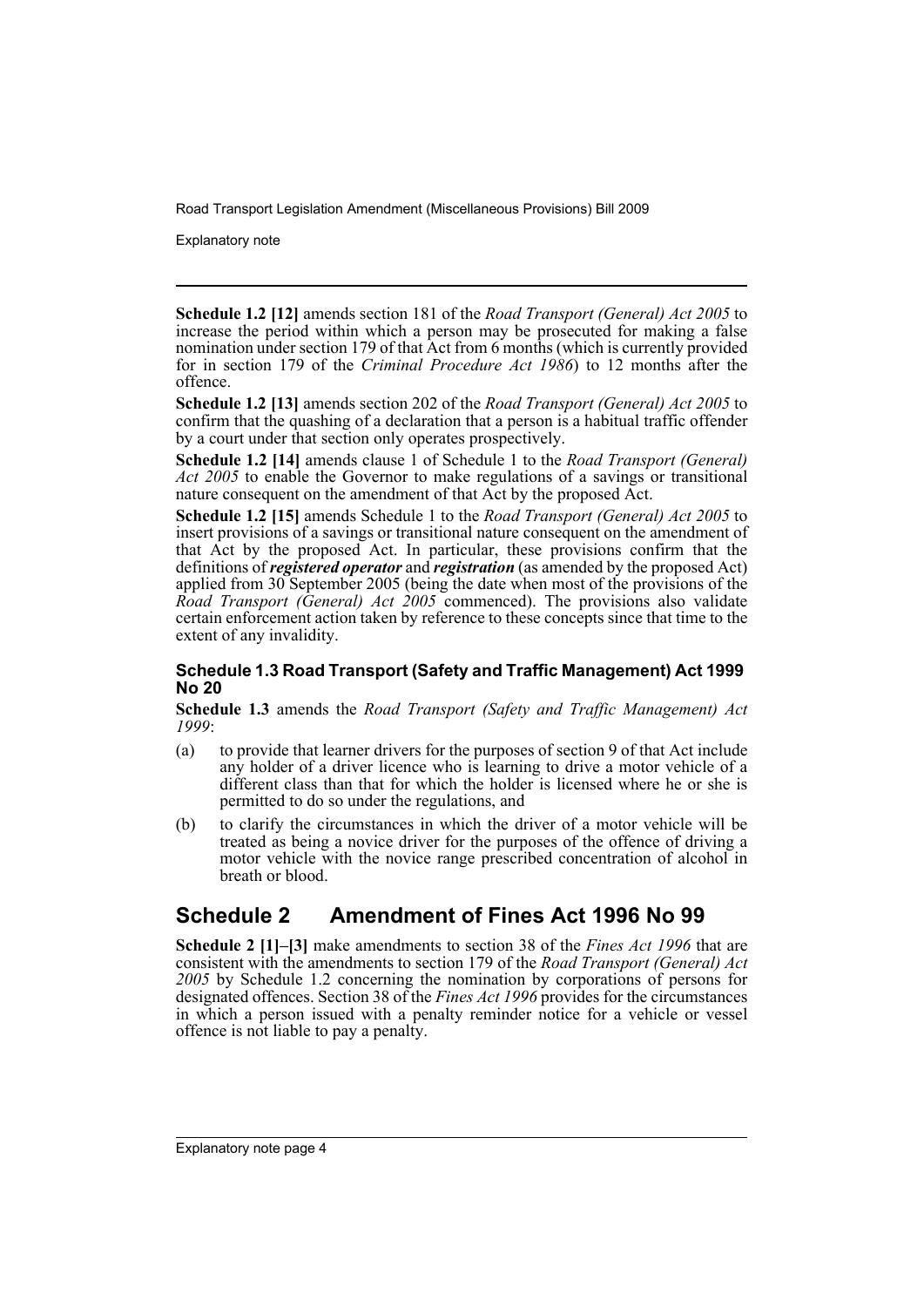Explanatory note

**Schedule 2 [4]** amends clause 1 of Schedule 3 to the *Fines Act 1996* to enable the Governor to make regulations of a savings or transitional nature consequent on the amendment of that Act by the proposed Act.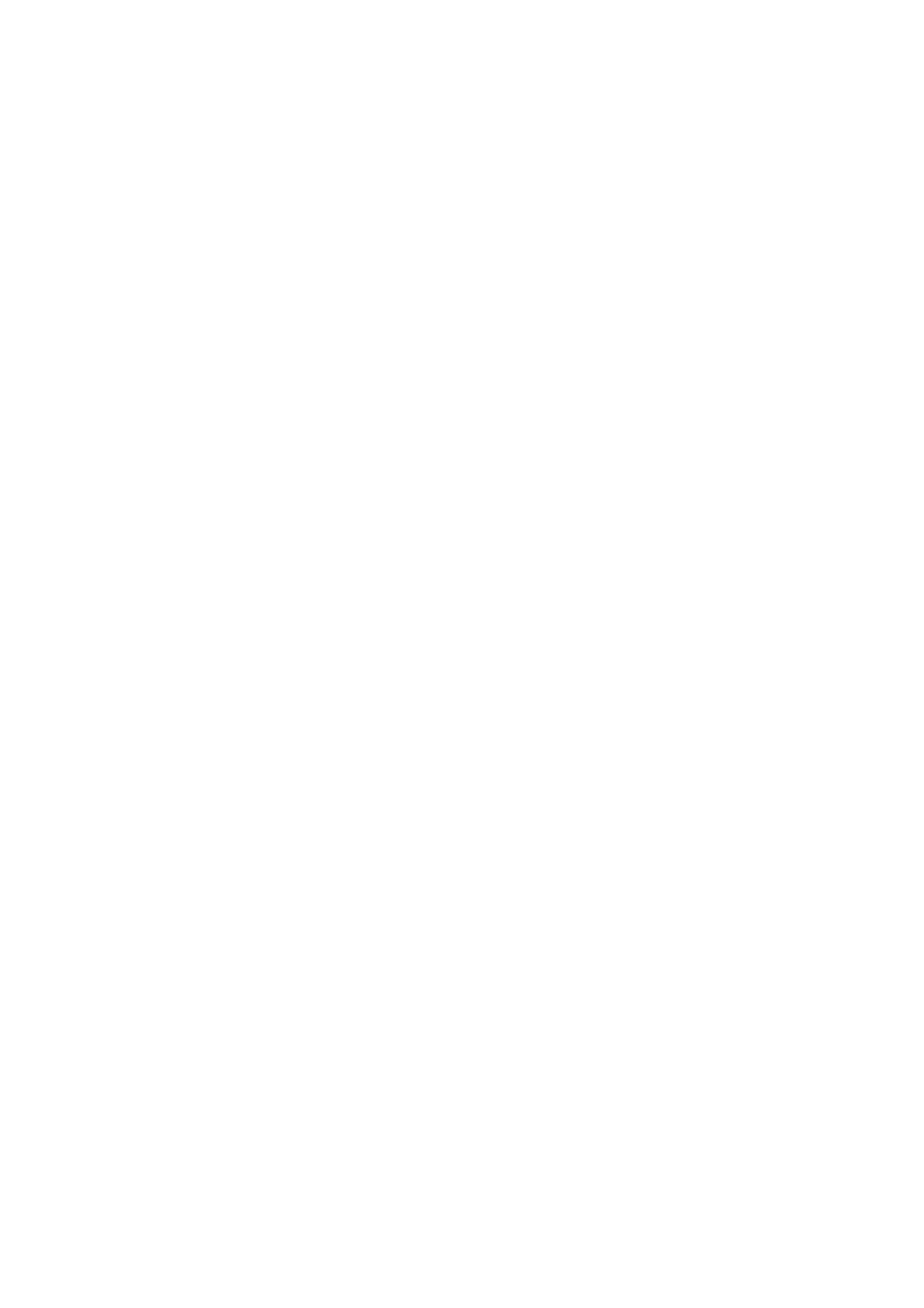First print



New South Wales

# **Road Transport Legislation Amendment (Miscellaneous Provisions) Bill 2009**

# **Contents**

|   |                                                    | Page |
|---|----------------------------------------------------|------|
| 1 | Name of Act                                        |      |
|   | 2 Commencement                                     | 2    |
|   | Schedule 1 Amendment of road transport legislation | 3    |
|   | Schedule 2 Amendment of Fines Act 1996 No 99       | 12.  |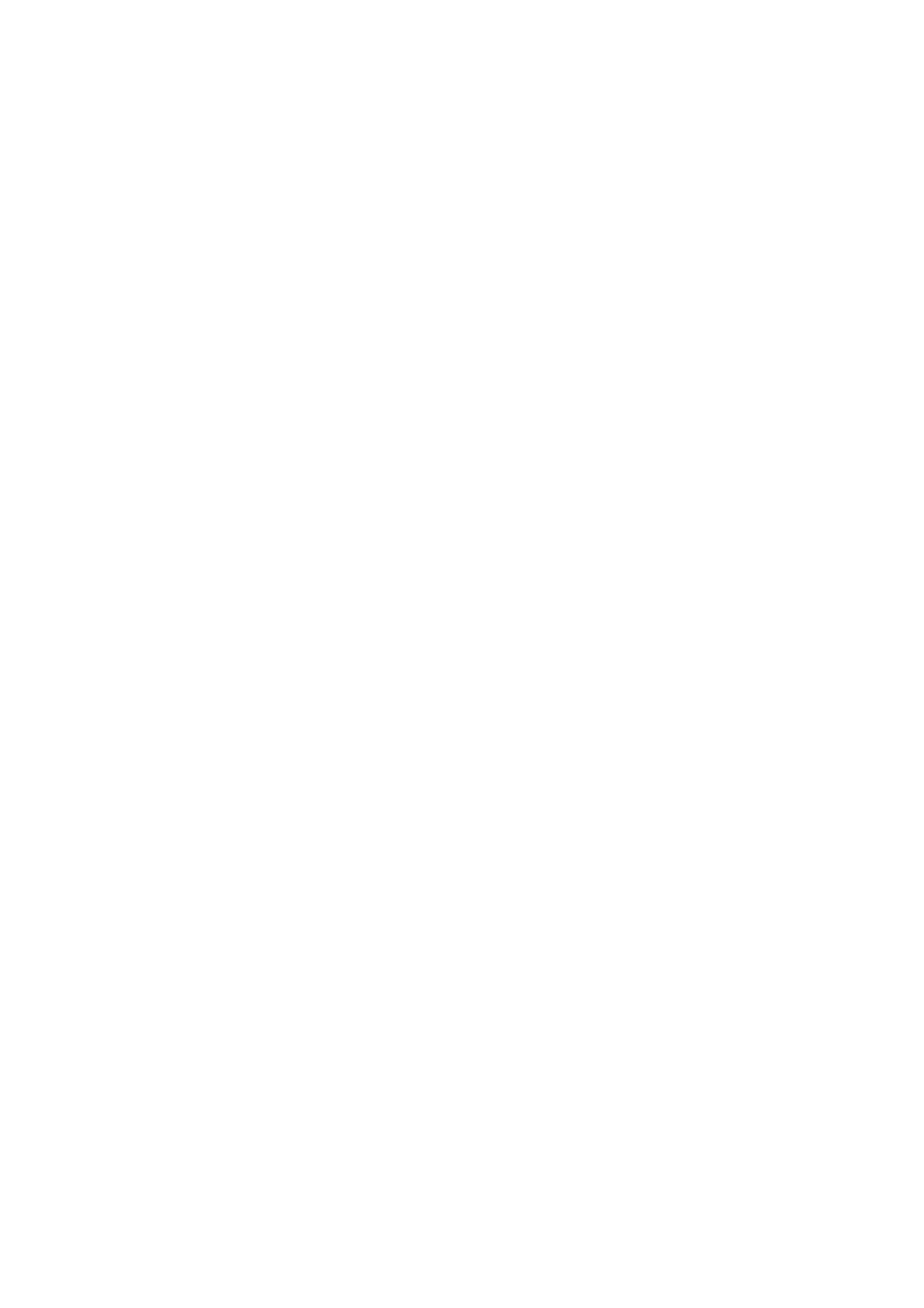

New South Wales

# **Road Transport Legislation Amendment (Miscellaneous Provisions) Bill 2009**

No , 2009

# **A Bill for**

An Act to make miscellaneous amendments to the road transport legislation and related amendments to the *Fines Act 1996*.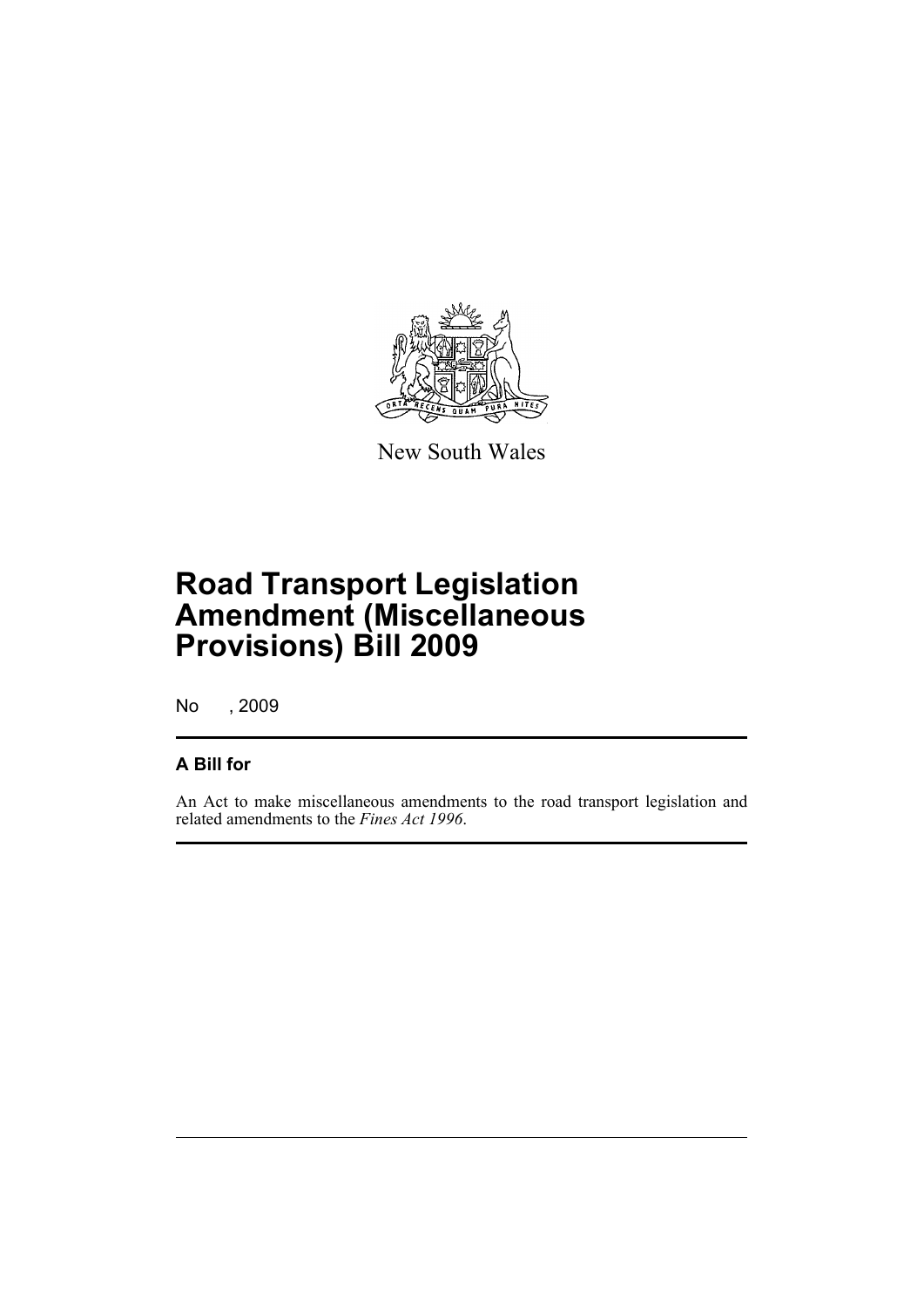<span id="page-9-1"></span><span id="page-9-0"></span>

|   |                     | The Legislature of New South Wales enacts:                                                      |                     |
|---|---------------------|-------------------------------------------------------------------------------------------------|---------------------|
| 1 |                     | Name of Act                                                                                     | 2                   |
|   |                     | This Act is the Road Transport Legislation Amendment (Miscellaneous<br>Provisions) Act 2009.    | 3<br>$\overline{4}$ |
| 2 | <b>Commencement</b> |                                                                                                 |                     |
|   | (1)                 | This Act commences on the date of assent to this Act, except as<br>provided by subsection (2).  | 6<br>7              |
|   | (2)                 | Schedules 1.2 [4]-[11], 1.3 and 2 commence on a day or days to be<br>appointed by proclamation. | 8<br>9              |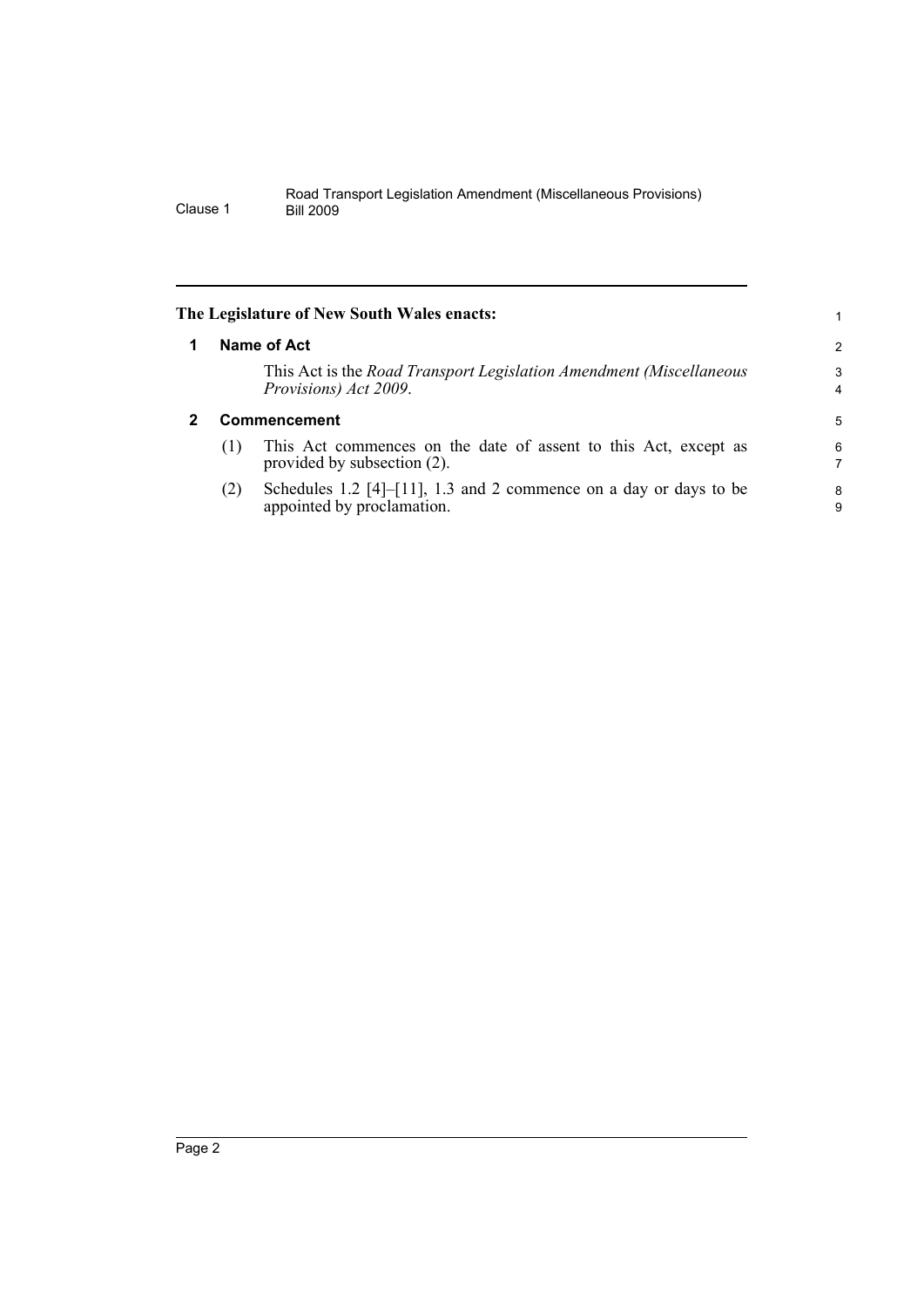Amendment of road transport legislation Schedule 1

<span id="page-10-0"></span>

|       | <b>Schedule 1</b>       |                   | Amendment of road transport legislation                                                                                                                                                                                                   | $\mathbf{1}$               |
|-------|-------------------------|-------------------|-------------------------------------------------------------------------------------------------------------------------------------------------------------------------------------------------------------------------------------------|----------------------------|
| 1.1   |                         |                   | Road Transport (Driver Licensing) Act 1998 No 99                                                                                                                                                                                          | 2                          |
| [1]   |                         |                   | <b>Section 25 Driver must be licensed</b>                                                                                                                                                                                                 | 3                          |
|       |                         |                   | Omit "not been" and "being convicted of the offence" from section 25 (4).                                                                                                                                                                 | 4                          |
|       |                         |                   | Insert instead "never been" and "the commission of the offence", respectively.                                                                                                                                                            | 5                          |
| [2]   |                         |                   | Section 25A Offences committed by disqualified drivers or drivers<br>whose licences are suspended or cancelled                                                                                                                            | 6<br>$\overline{7}$        |
|       | Omit section 25A (6).   |                   |                                                                                                                                                                                                                                           | 8                          |
| $[3]$ | <b>Section 25A (10)</b> |                   |                                                                                                                                                                                                                                           | 9                          |
|       |                         |                   | Omit the subsection. Insert instead:                                                                                                                                                                                                      | 10                         |
|       | (10)                    | <i>period</i> is: | For the purposes of subsection $(7)$ , the <i>relevant disqualification</i>                                                                                                                                                               | 11<br>12                   |
|       |                         | (a)               | in the case of a first offence under subsection $(1)$ , $(2)$ or<br>$(3)$ (a)—12 months, or                                                                                                                                               | 13<br>14                   |
|       |                         | (b)               | in the case of a first offence under subsection (3A)—<br>3 months, or                                                                                                                                                                     | 15<br>16                   |
|       |                         | (c)               | in the case of a second or subsequent offence—2 years.                                                                                                                                                                                    | 17                         |
|       | (11)                    |                   | For the purposes of determining both the maximum penalty and<br>the disqualification period for any offence under this section, an<br>offence is a second or subsequent offence if:                                                       | 18<br>19<br>20             |
|       |                         | (a)               | in relation to an offence under subsection $(1)$ , $(2)$ or $(3)$ :                                                                                                                                                                       | 21                         |
|       |                         | (i)               | it is the second or subsequent occasion on which the<br>person is convicted of any offence<br>under<br>subsection $(1)$ , $(2)$ or $(3)$ within the period of 5 years<br>immediately before the person is convicted of the<br>offence, or | 22<br>23<br>24<br>25<br>26 |
|       |                         | (ii)              | within the period of 5 years immediately before the<br>person is convicted of the offence, the person was<br>convicted of a major offence within the meaning of<br>the Road Transport (General) Act 2005, or                              | 27<br>28<br>29<br>30       |
|       |                         | (111)             | within the period of 5 years immediately before the<br>person is convicted of the offence, the person was<br>convicted of an offence under section 6 (1C) or 7A<br>of the <i>Traffic Act 1909</i> (as in force before its repeal),<br>or  | 31<br>32<br>33<br>34<br>35 |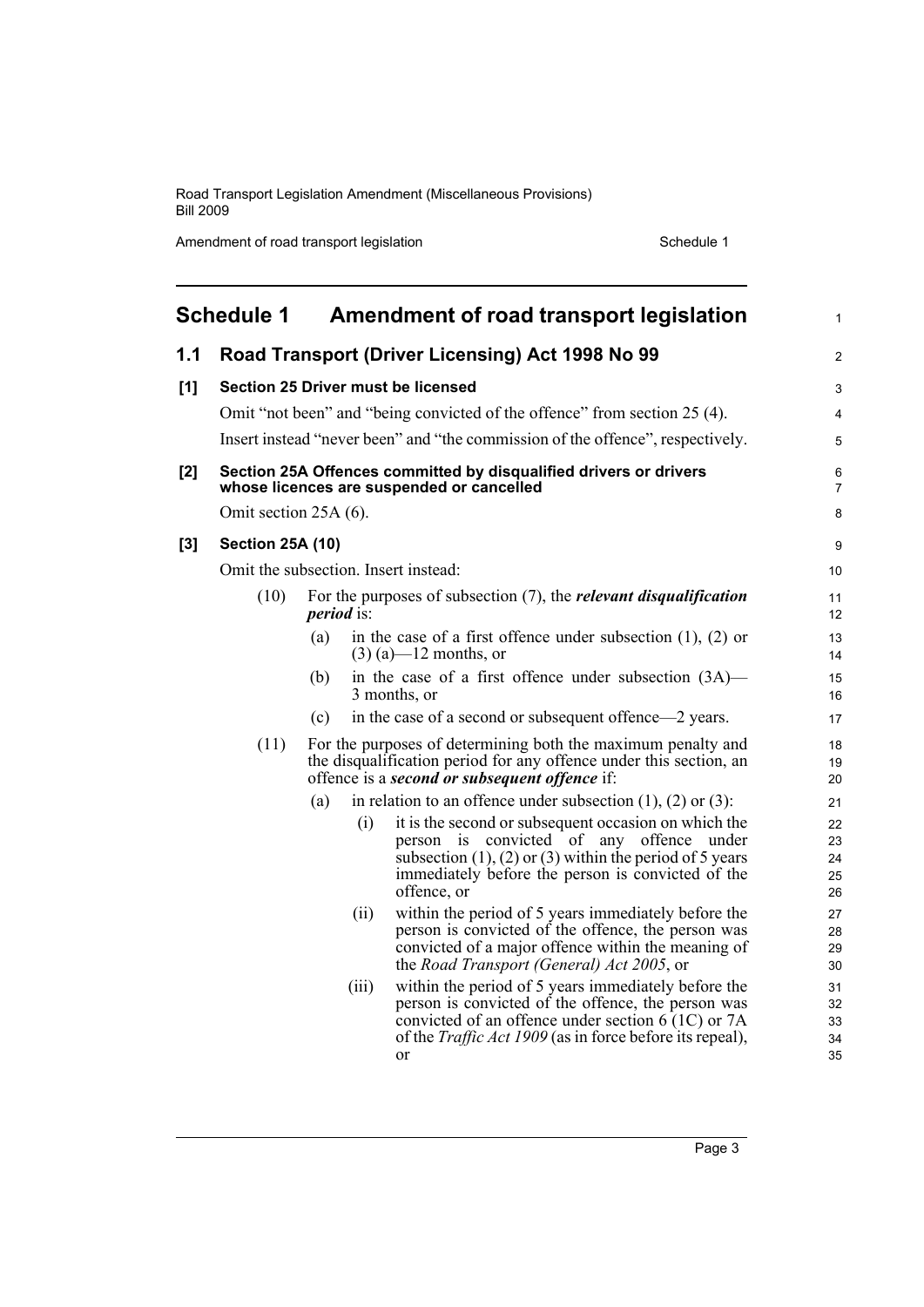Schedule 1 Amendment of road transport legislation

|     |                                                                               | (iv)<br>within the period of 5 years immediately before the<br>person is convicted of the offence, the person was<br>convicted of an offence under section $25(2)$ , or                                                                                                    | 1<br>$\boldsymbol{2}$<br>3                                         |  |
|-----|-------------------------------------------------------------------------------|----------------------------------------------------------------------------------------------------------------------------------------------------------------------------------------------------------------------------------------------------------------------------|--------------------------------------------------------------------|--|
|     |                                                                               | in relation to an offence under subsection $(3A)$ —it is the<br>(b)<br>second or subsequent occasion on which the person is<br>convicted of an offence under subsection (3A) within the<br>period of 5 years immediately before the person is<br>convicted of the offence. | $\overline{4}$<br>$\overline{5}$<br>$\,6\,$<br>$\overline{7}$<br>8 |  |
| [4] |                                                                               | Schedule 3 Savings, transitional and other provisions                                                                                                                                                                                                                      | 9                                                                  |  |
|     |                                                                               | Insert at the end of clause $1(1)$ :                                                                                                                                                                                                                                       | 10                                                                 |  |
|     |                                                                               | Road Transport Legislation Amendment (Miscellaneous<br><i>Provisions) Act 2009</i> (to the extent that it amends this Act)                                                                                                                                                 | 11<br>12                                                           |  |
| [5] | <b>Schedule 3</b>                                                             |                                                                                                                                                                                                                                                                            | 13                                                                 |  |
|     | Insert at the end of the Schedule (with appropriate Part and clause numbers): |                                                                                                                                                                                                                                                                            |                                                                    |  |
|     | <b>Part</b>                                                                   | Provisions consequent on enactment of                                                                                                                                                                                                                                      | 15                                                                 |  |
|     |                                                                               | <b>Road Transport Legislation Amendment</b>                                                                                                                                                                                                                                | 16                                                                 |  |
|     |                                                                               | (Miscellaneous Provisions) Act 2009                                                                                                                                                                                                                                        | 17                                                                 |  |
|     |                                                                               | Application of amendments to sections 25 and 25A                                                                                                                                                                                                                           | 18                                                                 |  |
|     | (1)                                                                           | The amendments made to section 25 of this Act by the amending<br>Act extend to any proceedings for an offence against<br>section 25 (2) that were not finally determined when the<br>amendments commenced.                                                                 | 19<br>20<br>21<br>22                                               |  |
|     | (2)                                                                           | The amendments made to section 25A of this Act by the<br>amending Act extend (and are taken always to have extended) to<br>offences under that section for which persons were convicted<br>before the commencement of the amendments.                                      | 23<br>24<br>25<br>26                                               |  |
|     | (3)                                                                           | Subject to the regulations, subclause (2) applies to offences under<br>section $25A(3A)$ as if:                                                                                                                                                                            | 27<br>28                                                           |  |
|     |                                                                               | any reference in section $25A(11)(a)$ , as inserted by the<br>(a)<br>amending Act, to an offence under section $25A(1)$ , (2) or<br>offence<br>included<br>reference<br>under<br>a<br>to<br>an<br>(3)<br>section 25A (3A) for which a person was convicted before          | 29<br>30<br>31<br>32                                               |  |

the commencement of the amendments to section 25A, and

33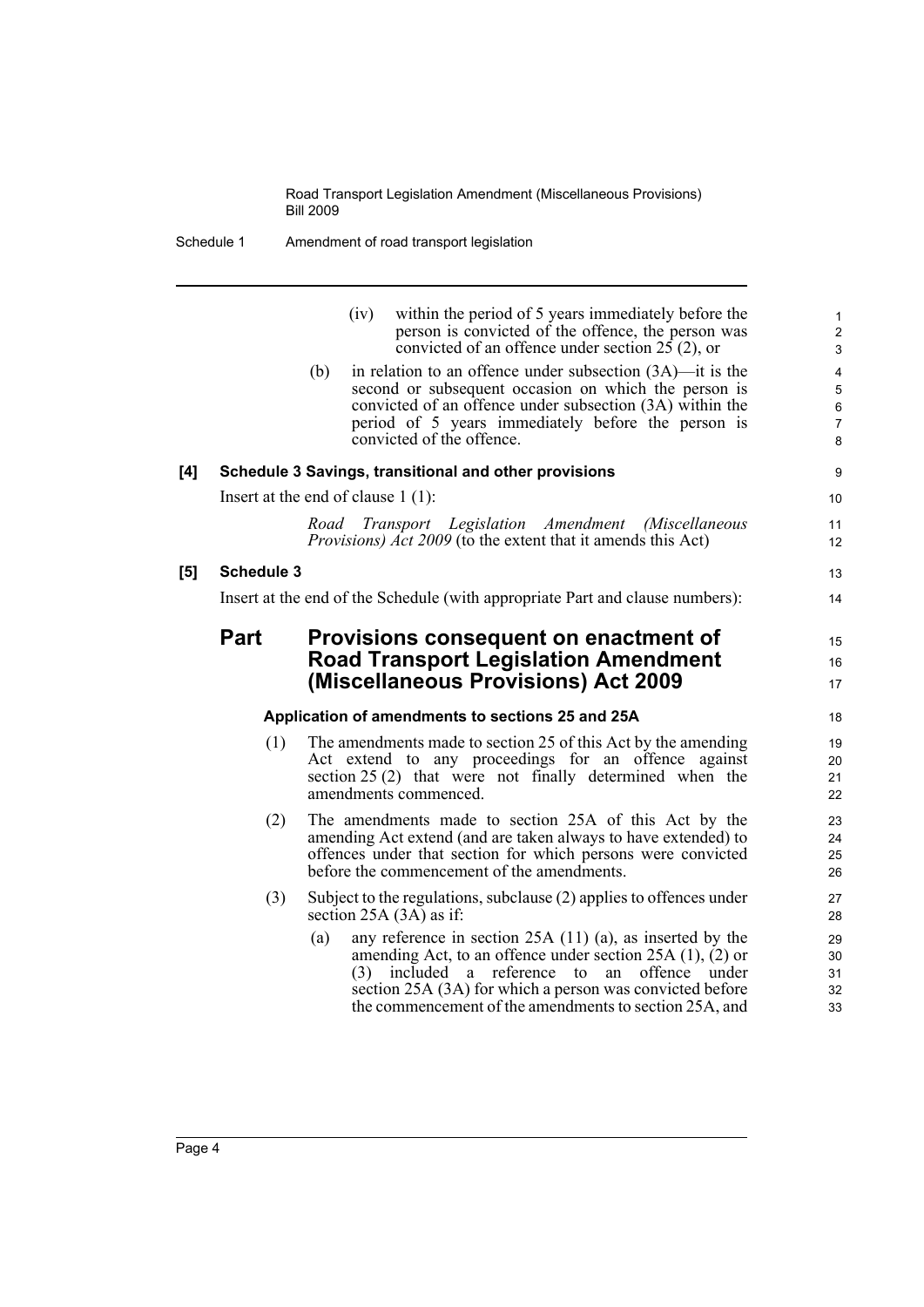Amendment of road transport legislation Schedule 1

|     |                                                 | (b) | section 25A (11) (b), as inserted by the amending Act,<br>were limited to the determination of whether an offence<br>under section 25A (3A) for which a person is convicted<br>after that commencement is a second or subsequent<br>offence.    | $\mathbf{1}$<br>$\overline{c}$<br>3<br>4<br>5 |  |  |
|-----|-------------------------------------------------|-----|-------------------------------------------------------------------------------------------------------------------------------------------------------------------------------------------------------------------------------------------------|-----------------------------------------------|--|--|
|     | (4)                                             |     | Nothing in subclause $(2)$ or $(3)$ affects any judgment or order of<br>a court that was given or made before the introduction day in its<br>application to the parties to the proceedings in which the<br>judgment or order was given or made. | 6<br>$\overline{7}$<br>8<br>9                 |  |  |
|     | (5)                                             |     | In particular, nothing in subclause $(2)$ or $(3)$ affects the judgment<br>of the Court of Criminal Appeal in Director of Public<br>Prosecutions v Partridge [2009] NSWCCA 75 in its application<br>to the parties to that case.                | 10<br>11<br>12<br>13                          |  |  |
|     | (6)                                             |     | For the purposes of this clause, proceedings are not finally<br>determined if:                                                                                                                                                                  | 14<br>15                                      |  |  |
|     |                                                 | (a) | any period for bringing an appeal as of right in respect of<br>the proceedings has not expired (ignoring any period that<br>may be available by way of extension of time to appeal), or                                                         | 16<br>17<br>18                                |  |  |
|     |                                                 | (b) | any appeal in respect of the proceedings is pending<br>(whether or not it is an appeal brought as of right).                                                                                                                                    | 19<br>20                                      |  |  |
|     | (7)                                             |     | In this clause:                                                                                                                                                                                                                                 | 21                                            |  |  |
|     |                                                 |     | <b>amending</b> Act means the Road Transport<br>Legislation<br>Amendment (Miscellaneous Provisions) Act 2009.                                                                                                                                   | 22<br>23                                      |  |  |
|     |                                                 |     | <i>introduction day</i> means the day on which the Bill for the<br>amending Act was first introduced into Parliament.                                                                                                                           | 24<br>25                                      |  |  |
| 1.2 |                                                 |     | Road Transport (General) Act 2005 No 11                                                                                                                                                                                                         | 26                                            |  |  |
| [1] | <b>Section 3 Definitions</b>                    |     |                                                                                                                                                                                                                                                 | 27                                            |  |  |
|     |                                                 |     | Insert in alphabetical order in section $3(1)$ :                                                                                                                                                                                                | 28                                            |  |  |
|     | Australian registrable vehicles register means: |     |                                                                                                                                                                                                                                                 |                                               |  |  |
|     |                                                 | (a) | the Register within the meaning of the Road Transport<br>(Vehicle Registration) Act 1997, or                                                                                                                                                    | 30<br>31                                      |  |  |
|     |                                                 | (b) | a register maintained under the law of another jurisdiction<br>that corresponds, or substantially corresponds, to the<br>Register within the meaning of the Road Transport<br>(Vehicle Registration) Act 1997.                                  | 32<br>33<br>34<br>35                          |  |  |
| [2] |                                                 |     | Section 3 (1), definition of "registered operator"                                                                                                                                                                                              | 36                                            |  |  |
|     |                                                 |     | Insert ", or a person recorded in an Australian registrable vehicles register,"<br>after "Australian applicable road law" wherever occurring.                                                                                                   | 37<br>38                                      |  |  |
|     |                                                 |     |                                                                                                                                                                                                                                                 |                                               |  |  |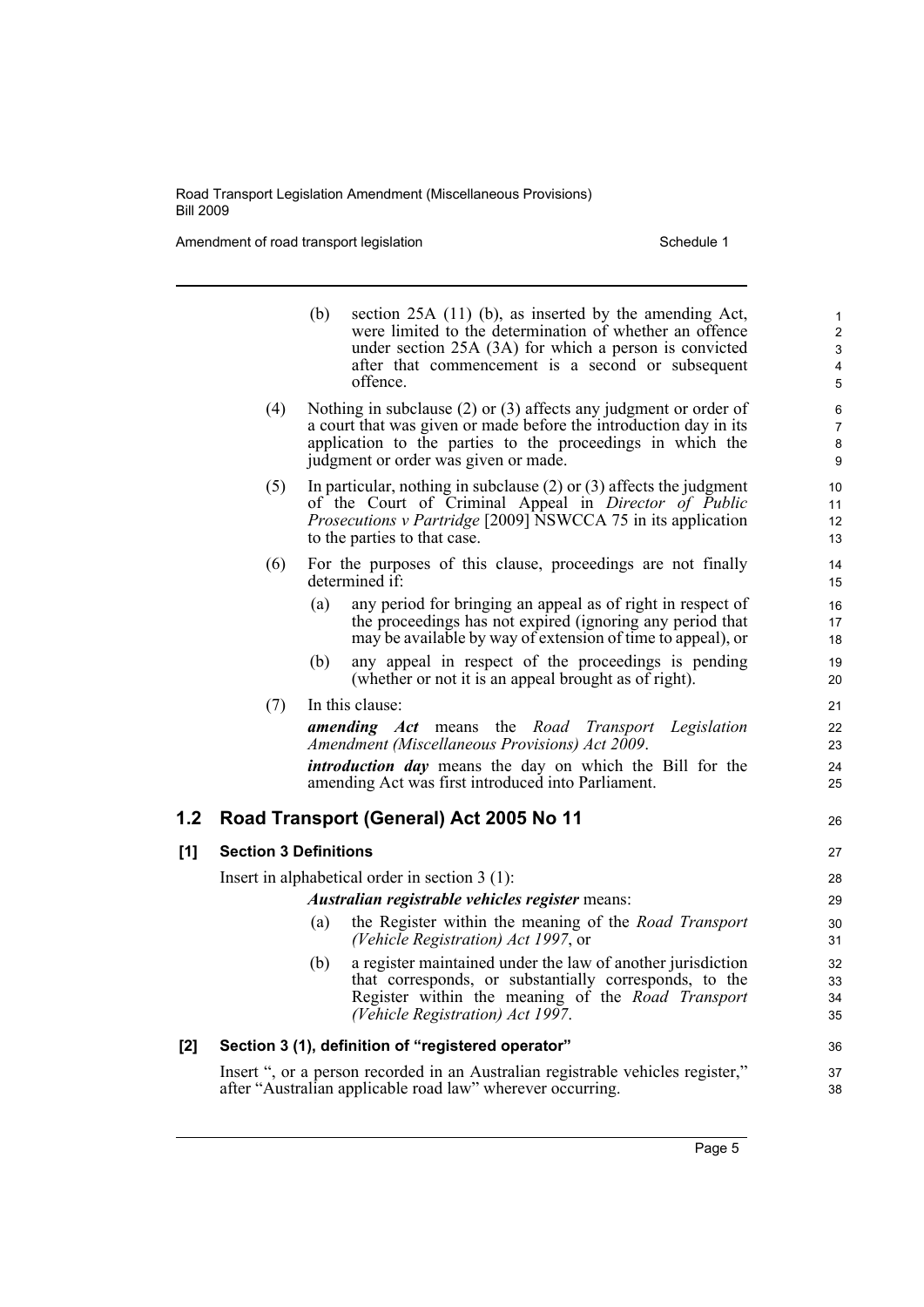Schedule 1 Amendment of road transport legislation

| [3] |                        | Section 3 (1), definition of "registration"                                                                                                                                                                                                                                                                                                                                                                                                                                                                                                          | $\mathbf{1}$                                 |
|-----|------------------------|------------------------------------------------------------------------------------------------------------------------------------------------------------------------------------------------------------------------------------------------------------------------------------------------------------------------------------------------------------------------------------------------------------------------------------------------------------------------------------------------------------------------------------------------------|----------------------------------------------|
|     |                        | Insert "or in an Australian registrable vehicles register" after "law".                                                                                                                                                                                                                                                                                                                                                                                                                                                                              | $\overline{2}$                               |
| [4] | offences               | Section 179 Liability of responsible person for vehicle for designated                                                                                                                                                                                                                                                                                                                                                                                                                                                                               | 3<br>4                                       |
|     | and $(7)$ .            | Omit "statutory declaration" wherever occurring in section 179 (3) (a) (i), (4)                                                                                                                                                                                                                                                                                                                                                                                                                                                                      | 5<br>6                                       |
|     |                        | Insert instead "relevant nomination document".                                                                                                                                                                                                                                                                                                                                                                                                                                                                                                       | $\overline{7}$                               |
| [5] | <b>Section 179 (6)</b> |                                                                                                                                                                                                                                                                                                                                                                                                                                                                                                                                                      | 8                                            |
|     |                        | Omit "20 penalty units" and "5 penalty units".                                                                                                                                                                                                                                                                                                                                                                                                                                                                                                       | 9                                            |
|     |                        | Insert instead "100 penalty units" and "50 penalty units", respectively.                                                                                                                                                                                                                                                                                                                                                                                                                                                                             | 10                                           |
| [6] | <b>Section 179 (7)</b> |                                                                                                                                                                                                                                                                                                                                                                                                                                                                                                                                                      | 11                                           |
|     |                        | Omit "10 penalty units" and "5 penalty units".                                                                                                                                                                                                                                                                                                                                                                                                                                                                                                       | 12                                           |
|     |                        | Insert instead "100 penalty units" and "50 penalty units", respectively.                                                                                                                                                                                                                                                                                                                                                                                                                                                                             | 13                                           |
| [7] |                        | Section 179 (8A)-(8D)                                                                                                                                                                                                                                                                                                                                                                                                                                                                                                                                | 14                                           |
|     |                        | Insert after section 179 (8):                                                                                                                                                                                                                                                                                                                                                                                                                                                                                                                        | 15                                           |
|     | (8A)                   | Nominations by corporations                                                                                                                                                                                                                                                                                                                                                                                                                                                                                                                          | 16                                           |
|     |                        | The Authority may approve one or more documents (approved<br><i>nomination documents</i> ) for use by corporations when<br>nominating other persons under this section as persons in charge<br>of vehicles for which the corporations are the responsible<br>persons.                                                                                                                                                                                                                                                                                | 17<br>18<br>19<br>20<br>21                   |
|     | (BB)                   | Without limiting subsection (8A), the Authority may approve<br>documents under that subsection:                                                                                                                                                                                                                                                                                                                                                                                                                                                      | 22<br>23                                     |
|     |                        | to be provided in printed or electronic form (or both), and<br>(a)                                                                                                                                                                                                                                                                                                                                                                                                                                                                                   | 24                                           |
|     |                        | to be used in relation to more than one designated offence<br>(b)<br>involving one or more vehicles for which a corporation is<br>the responsible person.                                                                                                                                                                                                                                                                                                                                                                                            | 25<br>26<br>27                               |
|     | (8C)                   | If a corporation that is the responsible person for a vehicle<br>supplies an approved nomination document to an authorised<br>officer for the purpose of subsection (3) or (4) instead of a<br>statutory declaration, an authorised officer may, by written notice<br>served on the corporation (a <i>verification notice</i> ), require it to<br>supply a statutory declaration for use in court proceedings that<br>verifies such of the nominations contained in the approved<br>nomination document as are specified in the verification notice. | 28<br>29<br>30<br>31<br>32<br>33<br>34<br>35 |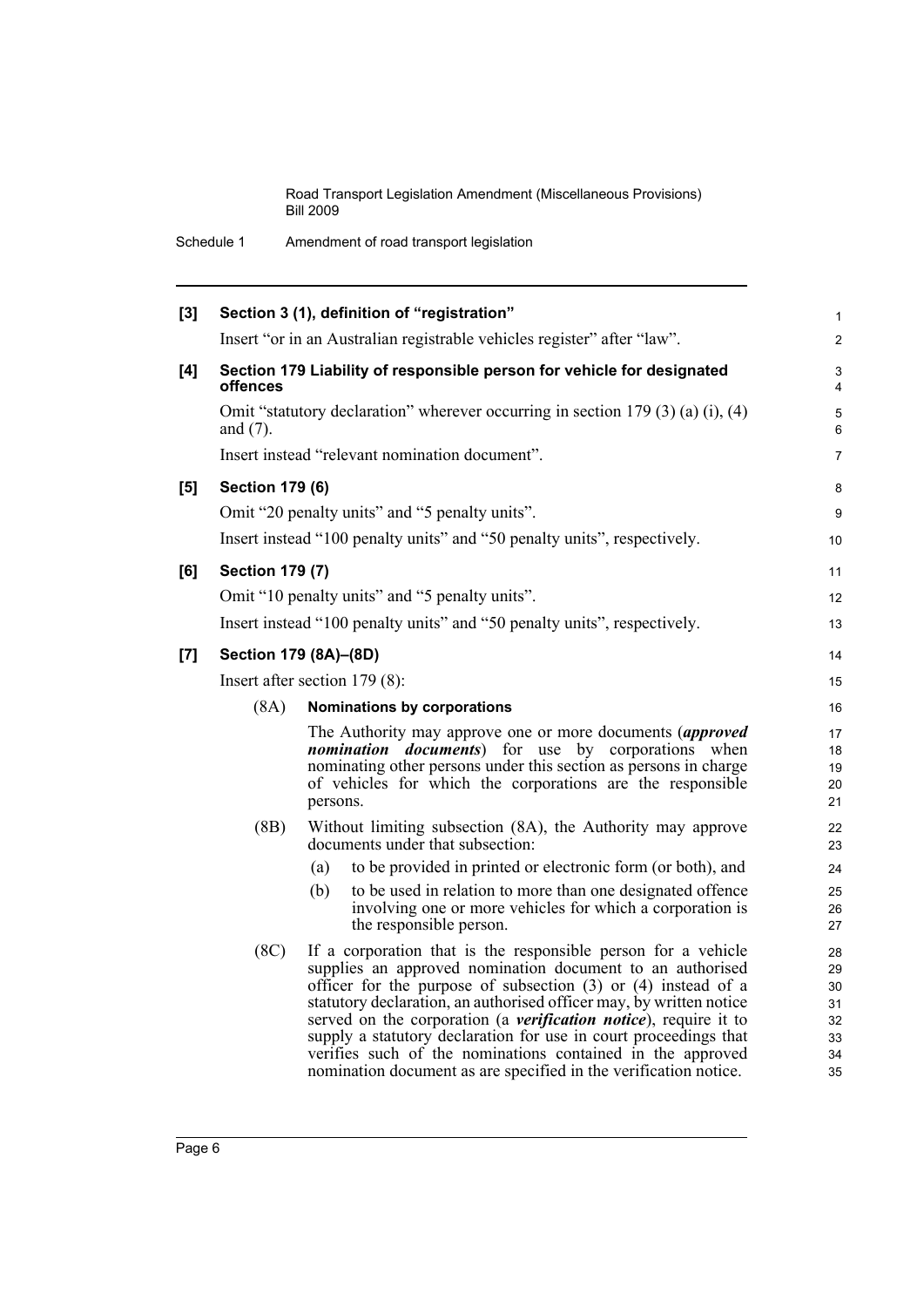Amendment of road transport legislation Schedule 1

|        | (8D)                          | service). | A corporation served with a verification notice must supply the<br>required statutory declaration within the period specified in the<br>notice (being a period of not less than 7 days after the date of<br>Maximum penalty: 100 penalty units.                                                                                                       | $\mathbf{1}$<br>$\overline{2}$<br>$\ensuremath{\mathsf{3}}$<br>$\overline{4}$<br>5 |
|--------|-------------------------------|-----------|-------------------------------------------------------------------------------------------------------------------------------------------------------------------------------------------------------------------------------------------------------------------------------------------------------------------------------------------------------|------------------------------------------------------------------------------------|
| [8]    | <b>Section 179 (9)</b>        |           |                                                                                                                                                                                                                                                                                                                                                       | 6                                                                                  |
|        |                               |           | Omit "under subsection $(3)$ , $(4)$ or $(7A)$ ".                                                                                                                                                                                                                                                                                                     | $\overline{7}$                                                                     |
|        |                               |           | Insert instead "supplied for the purposes of subsection $(3)$ , $(4)$ , $(7A)$ or $(8C)$ ".                                                                                                                                                                                                                                                           | 8                                                                                  |
| [9]    | <b>Section 179 (10)</b>       |           |                                                                                                                                                                                                                                                                                                                                                       | 9                                                                                  |
|        |                               |           | Omit "or $(4)$ ". Insert instead ", $(4)$ or $(8C)$ ".                                                                                                                                                                                                                                                                                                | 10                                                                                 |
| $[10]$ | <b>Section 179 (10)</b>       |           |                                                                                                                                                                                                                                                                                                                                                       | 11                                                                                 |
|        |                               |           |                                                                                                                                                                                                                                                                                                                                                       |                                                                                    |
|        |                               |           | Insert at the end of the subsection:<br>Note. The Authority may approve a nomination document under<br>subsection (8A) for use by a corporation instead of a statutory<br>declaration that relates to more than one designated offence involving<br>one or more vehicles for which the corporation is the responsible person.<br>See subsection (8B). | 12<br>13<br>14<br>15<br>16<br>17                                                   |
| $[11]$ | <b>Section 179 (12)</b>       |           |                                                                                                                                                                                                                                                                                                                                                       | 18                                                                                 |
|        | Insert in alphabetical order: |           |                                                                                                                                                                                                                                                                                                                                                       | 19                                                                                 |
|        |                               |           | <i>relevant nomination document</i> means:                                                                                                                                                                                                                                                                                                            | 20                                                                                 |
|        |                               | (a)       | in the case of a responsible person that is a corporation<br>served with a penalty notice in relation to a designated<br>offence:                                                                                                                                                                                                                     | 21<br>22<br>23                                                                     |
|        |                               |           | (i)<br>nomination<br>document<br>under<br>approved<br>an<br>subsection (8A), or                                                                                                                                                                                                                                                                       | 24<br>25                                                                           |
|        |                               |           | a statutory declaration, or<br>(11)                                                                                                                                                                                                                                                                                                                   | 26                                                                                 |
|        |                               | (b)       | in the case of a responsible person that is a corporation<br>served with a court attendance notice in relation to a<br>designated offence—a statutory declaration, or                                                                                                                                                                                 | 27<br>28<br>29                                                                     |
|        |                               | (c)       | in the case of a responsible person for a vehicle who is a<br>natural person—a statutory declaration.                                                                                                                                                                                                                                                 | 30<br>31                                                                           |
| $[12]$ | may be commenced              |           | Section 181 Period within which proceedings for operator onus offences                                                                                                                                                                                                                                                                                | 32<br>33                                                                           |
|        |                               |           | Insert "or an offence under section 179 (7)" after "section 179" in the<br>definition of <i>operator onus offence</i> in section 181 (2).                                                                                                                                                                                                             | 34<br>35                                                                           |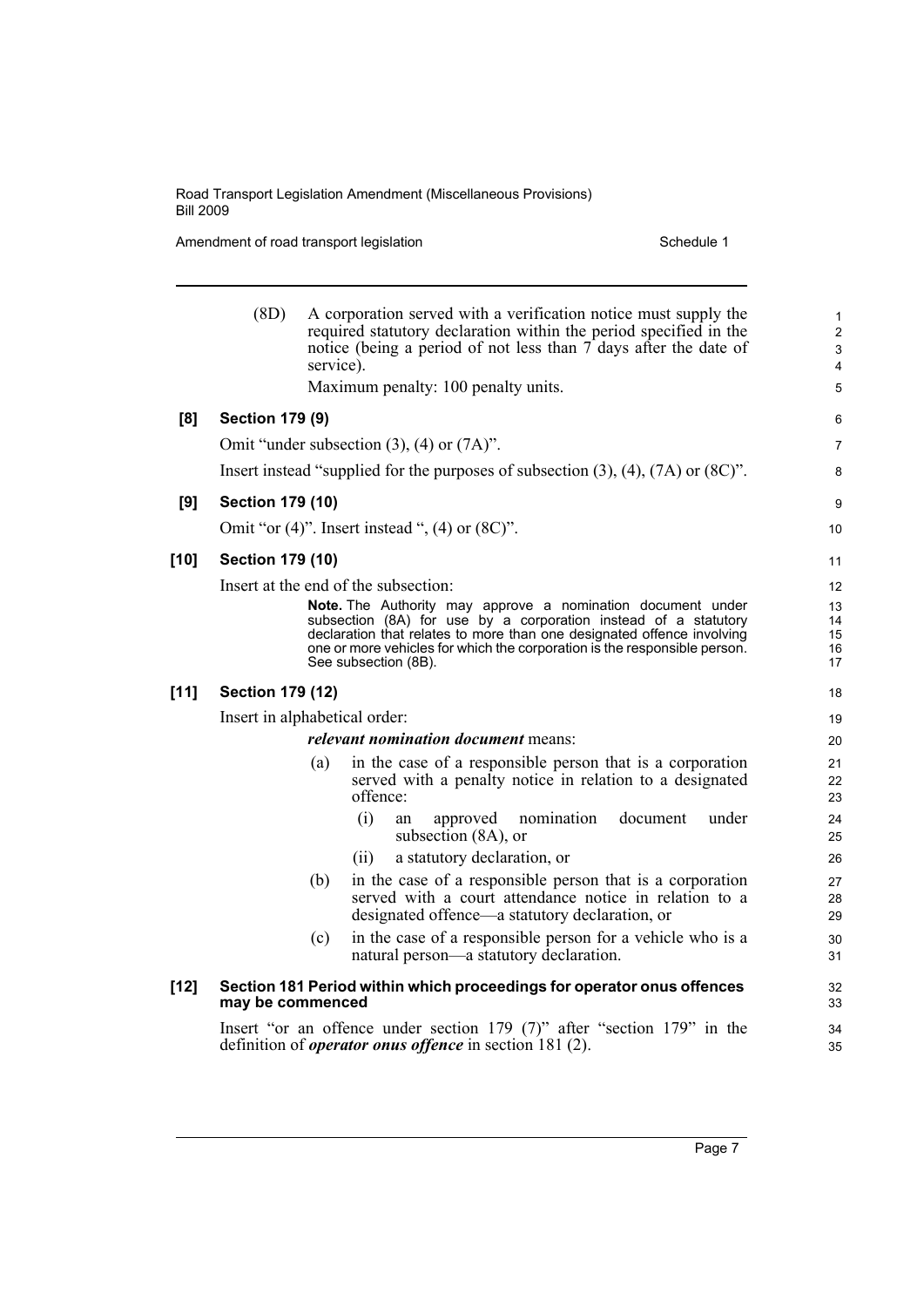Schedule 1 Amendment of road transport legislation

| $[13]$ | Section 202 Quashing of declaration and bar against appeals                   |                   |                                                                                                                                                                                                                                                                                                               |                            |  |
|--------|-------------------------------------------------------------------------------|-------------------|---------------------------------------------------------------------------------------------------------------------------------------------------------------------------------------------------------------------------------------------------------------------------------------------------------------|----------------------------|--|
|        | Insert after section 202 (3):                                                 |                   |                                                                                                                                                                                                                                                                                                               |                            |  |
|        | (4)                                                                           |                   | For the avoidance of doubt, the quashing of a declaration under<br>this section:                                                                                                                                                                                                                              | 3<br>$\overline{4}$        |  |
|        |                                                                               | (a)               | operates to set aside the disqualification imposed by the<br>declaration on and from the day on which the court makes<br>the order that quashes the declaration, and                                                                                                                                          | 5<br>$\,6\,$<br>7          |  |
|        |                                                                               | (b)               | if the disqualification period has already commenced when<br>the declaration is quashed—does not operate to invalidate<br>or otherwise affect the operation of the disqualification in<br>its application to the habitual traffic offender at any time<br>before the day on which the declaration is quashed. | 8<br>9<br>10<br>11<br>12   |  |
| $[14]$ |                                                                               |                   | Schedule 1 Savings, transitional and other provisions                                                                                                                                                                                                                                                         | 13                         |  |
|        |                                                                               |                   | Insert at the end of clause $1(1)$ :                                                                                                                                                                                                                                                                          | 14                         |  |
|        |                                                                               |                   | Road Transport Legislation Amendment (Miscellaneous<br><i>Provisions) Act 2009</i> , to the extent that it amends this Act                                                                                                                                                                                    | 15<br>16                   |  |
| $[15]$ | <b>Schedule 1</b>                                                             |                   |                                                                                                                                                                                                                                                                                                               | 17                         |  |
|        | Insert at the end of the Schedule (with appropriate Part and clause numbers): |                   |                                                                                                                                                                                                                                                                                                               |                            |  |
|        | <b>Part</b><br>Provisions consequent on enactment of                          |                   |                                                                                                                                                                                                                                                                                                               |                            |  |
|        |                                                                               |                   | <b>Road Transport Legislation Amendment</b><br>(Miscellaneous Provisions) Act 2009                                                                                                                                                                                                                            | 20<br>21                   |  |
|        |                                                                               | <b>Definition</b> |                                                                                                                                                                                                                                                                                                               | 22                         |  |
|        |                                                                               |                   | In this Part:                                                                                                                                                                                                                                                                                                 | 23                         |  |
|        |                                                                               |                   | <b>amending</b> Act means the Road Transport<br>Legislation<br>Amendment (Miscellaneous Provisions) Act 2009.                                                                                                                                                                                                 | 24<br>25                   |  |
|        | Confirmation of meaning of "registered operator" and<br>"registration"        |                   |                                                                                                                                                                                                                                                                                                               |                            |  |
|        | (1)                                                                           |                   | It is declared that:                                                                                                                                                                                                                                                                                          | 28                         |  |
|        |                                                                               | (a)               | any reference in this Act to a registered operator of a<br>vehicle has, on and from 30 September 2005, included a<br>reference to a person recorded in an Australian registrable<br>vehicles register as the person responsible for the vehicle,<br>and                                                       | 29<br>30<br>31<br>32<br>33 |  |
|        |                                                                               | (b)               | any reference in this Act to the registration of a vehicle has,<br>on and from 30 September 2005, included a reference to                                                                                                                                                                                     | 34<br>35                   |  |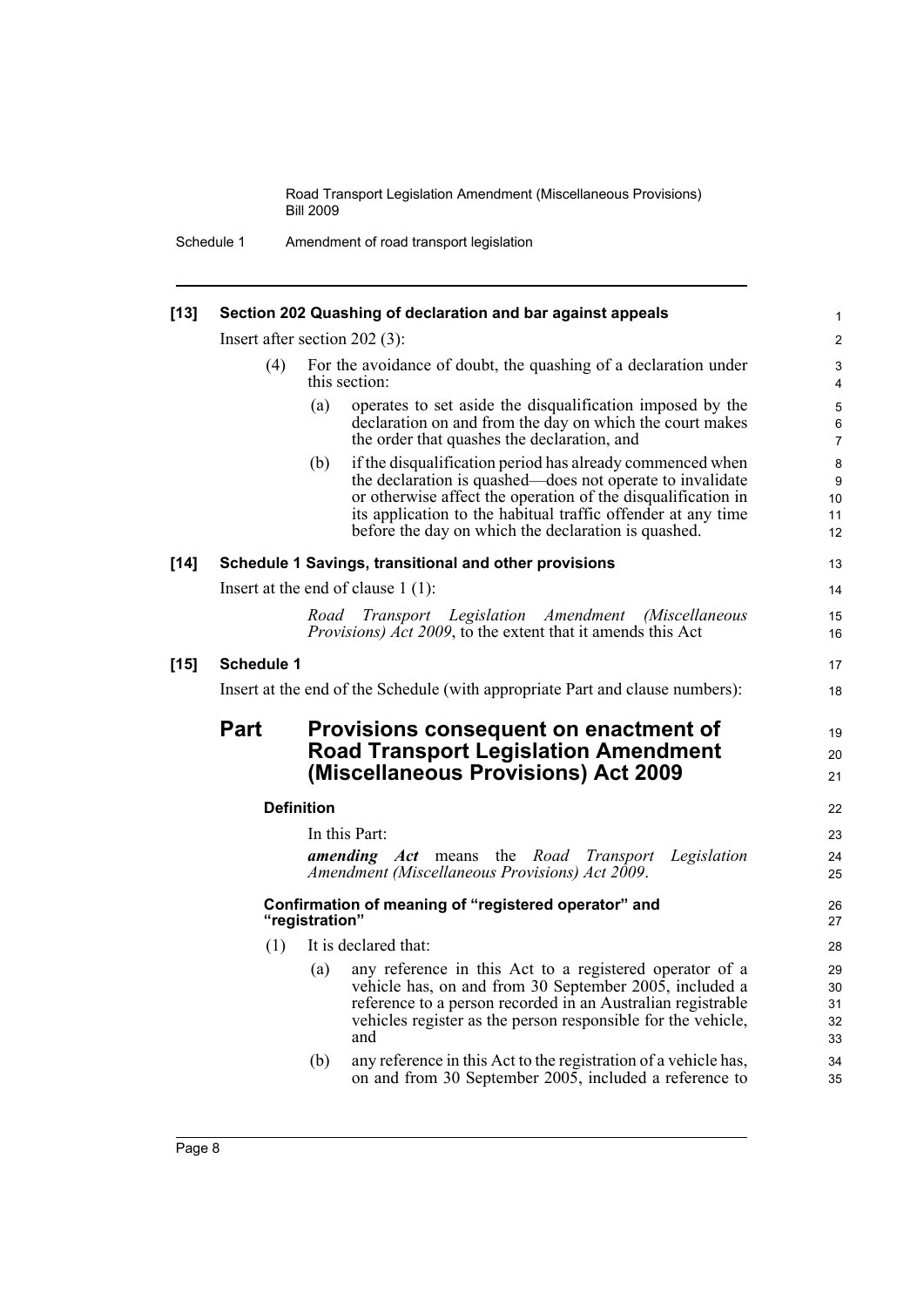Amendment of road transport legislation Schedule 1 Schedule 1

the registration of a vehicle in an Australian registrable vehicles register.

**Note.** This Act (other than Schedule 3.33 [1]–[3] and [15]–[19] as originally enacted) commenced on 30 September 2005.

- (2) Accordingly, any enforcement action taken under this Act or any related legislation on and from 30 September 2005 that would have been validly taken had subclause (1) been in force when it was taken is (to the extent of any invalidity) taken to be, and always to have been, valid.
- (3) In this clause:

### *enforcement action* means:

- (a) any action taken in relation to a person by reason of the person being a registered operator of, or responsible person for, a vehicle within the meaning of this Act (including the issuing of a penalty notice or the commencement of proceedings for a contravention of a provision of an Act or statutory rule), and
- (b) any action taken in relation to a person or vehicle by reason of the registration of a vehicle within the meaning of this Act (including the issuing of a penalty notice or the commencement of proceedings for a contravention of a provision of an Act or statutory rule).

### *related legislation* means:

- (a) the *Fines Act 1996*, and
- (b) any other Act or statutory rule (or a provision of any other Act or statutory rule) that imposes any obligation or liability, or that confers or imposes a function, on a person by reference to:
	- (i) the person or another person being a registered operator of, or responsible person for, a vehicle within the meaning of this Act, or
	- (ii) the registration of a vehicle (being registration of a vehicle within the meaning of this Act).

### **Effect of quashing of habitual traffic offender declaration**

Section 202 (4) (as inserted by the amending Act) extends to any declaration of a habitual traffic offender that is in force under Division 3 of Part 5.4 immediately before the commencement of that subsection.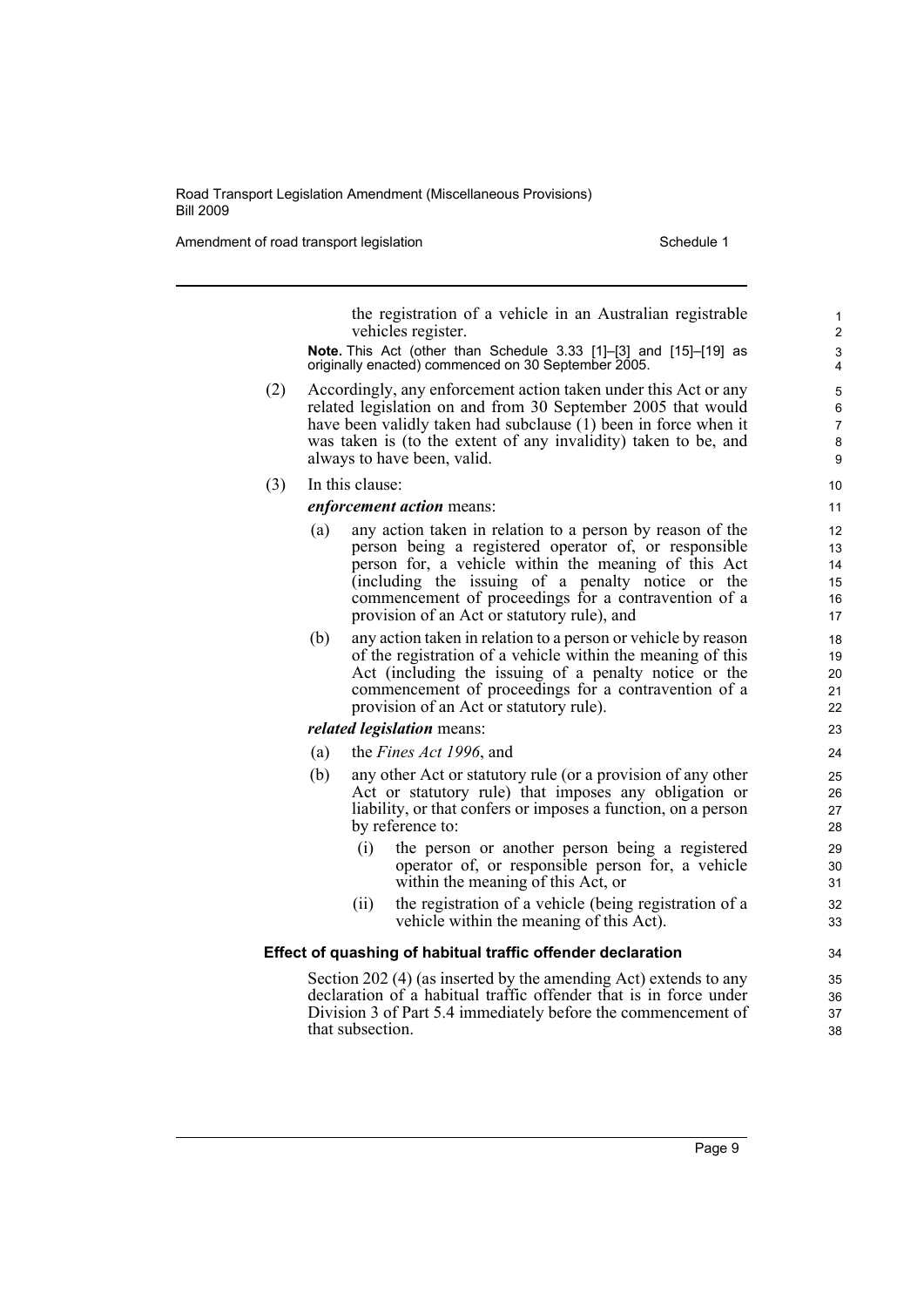## **1.3 Road Transport (Safety and Traffic Management) Act 1999 No 20**

### **[1] Section 8 General definitions**

Insert in alphabetical order in section 8 (1):

*learner driver*, in relation to a motor vehicle, means:

- (a) a person who holds a learner licence of a class of motor vehicles that includes the motor vehicle, or
- (b) a person who is learning to drive the motor vehicle in circumstances where:
	- (i) the person holds a driver licence of a class of motor vehicles that does not include the motor vehicle, and

1  $\overline{2}$ 

(ii) the person is permitted under the regulations to learn to drive the motor vehicle despite not having a driver licence for motor vehicles of that class.

*novice driver*, in relation to a motor vehicle, means:

- (a) a person who is the holder of a learner licence or a provisional licence of a class that includes the motor vehicle, or
- (b) a person who is not authorised to drive the motor vehicle in New South Wales because the person (in New South Wales or elsewhere) has had his or her application for a learner licence or provisional licence of a class that includes the motor vehicle refused, or
- (c) a person who is not authorised to drive the motor vehicle in New South Wales because the person (in New South Wales or elsewhere) has ceased to hold a learner licence or provisional licence of a class that includes the motor vehicle as a result of:
	- (i) the cancellation or suspension of the licence, or
	- (ii) the disqualification of the person from holding a driver licence, or
	- (iii) the expiry of the licence, or
- (d) a person who is not authorised to drive the motor vehicle in New South Wales because the person (in New South Wales or elsewhere) has never obtained a driver licence for any class of motor vehicle.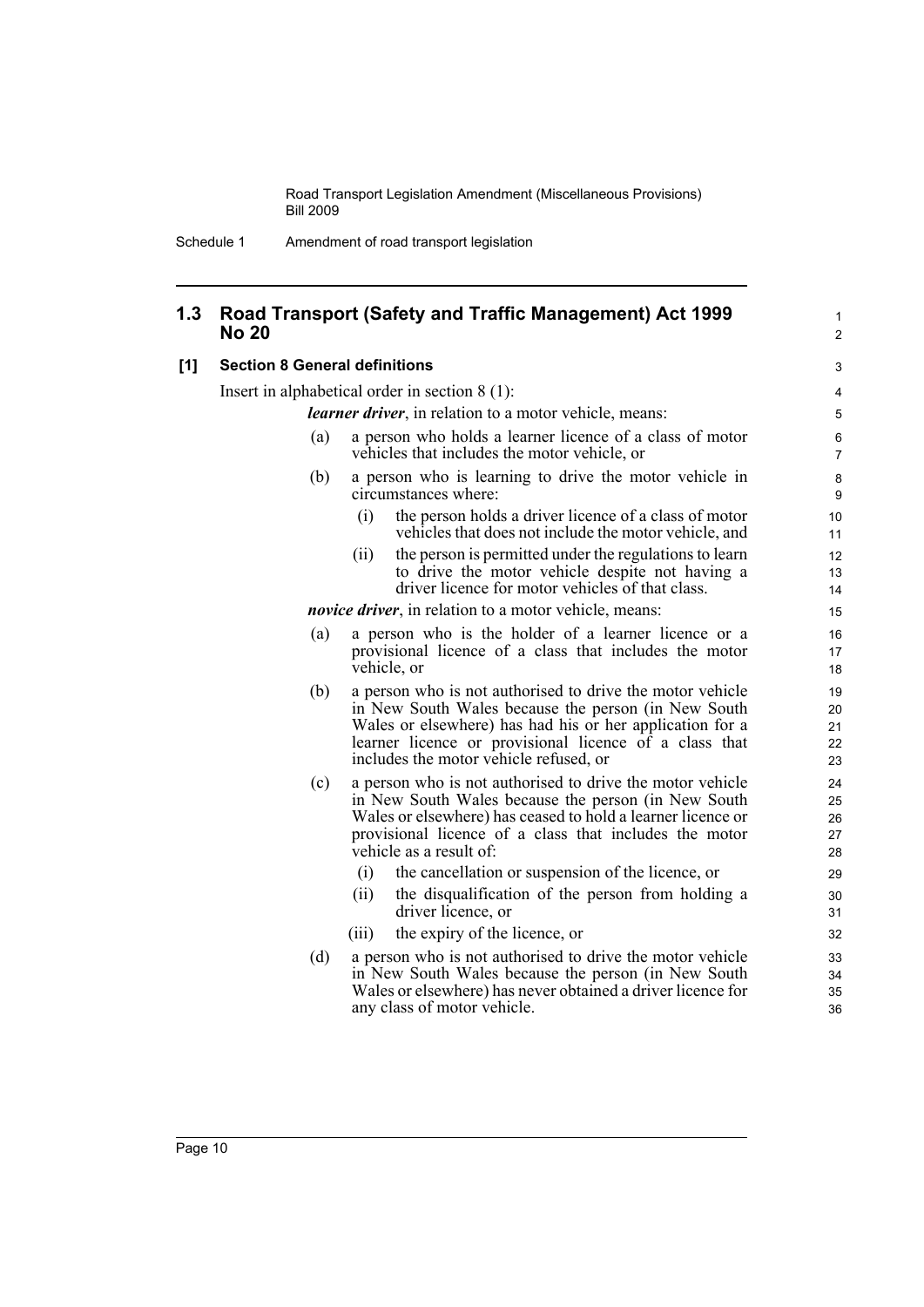Amendment of road transport legislation Schedule 1

| $[2]$ | Section 9 Presence of prescribed concentration of alcohol in person's<br>breath or blood                                                         | 1<br>$\mathfrak{p}$ |
|-------|--------------------------------------------------------------------------------------------------------------------------------------------------|---------------------|
|       | Omit "If a person is the holder of a learner licence or a provisional licence in<br>respect of a motor vehicle, the person" from section 9 (1A). | 3<br>4              |
|       | Insert instead "A novice driver".                                                                                                                | 5                   |
| $[3]$ | Section 9 (1) (c), (2) (c), (3) (c) and (4) (c)                                                                                                  | 6                   |
|       | Omit "a holder of a learner licence" wherever occurring.                                                                                         | $\overline{7}$      |
|       | Insert instead "a learner driver".                                                                                                               | 8                   |
| [4]   | Schedule 2 Savings, transitional and other provisions                                                                                            | 9                   |
|       | Insert at the end of clause $1(1)$ :                                                                                                             | 10 <sup>1</sup>     |
|       | Road Transport Legislation Amendment (Miscellaneous                                                                                              | 11                  |
|       | <i>Provisions) Act 2009</i> , but only to the extent that it amends this                                                                         | $12 \overline{ }$   |
|       | Act                                                                                                                                              | 13                  |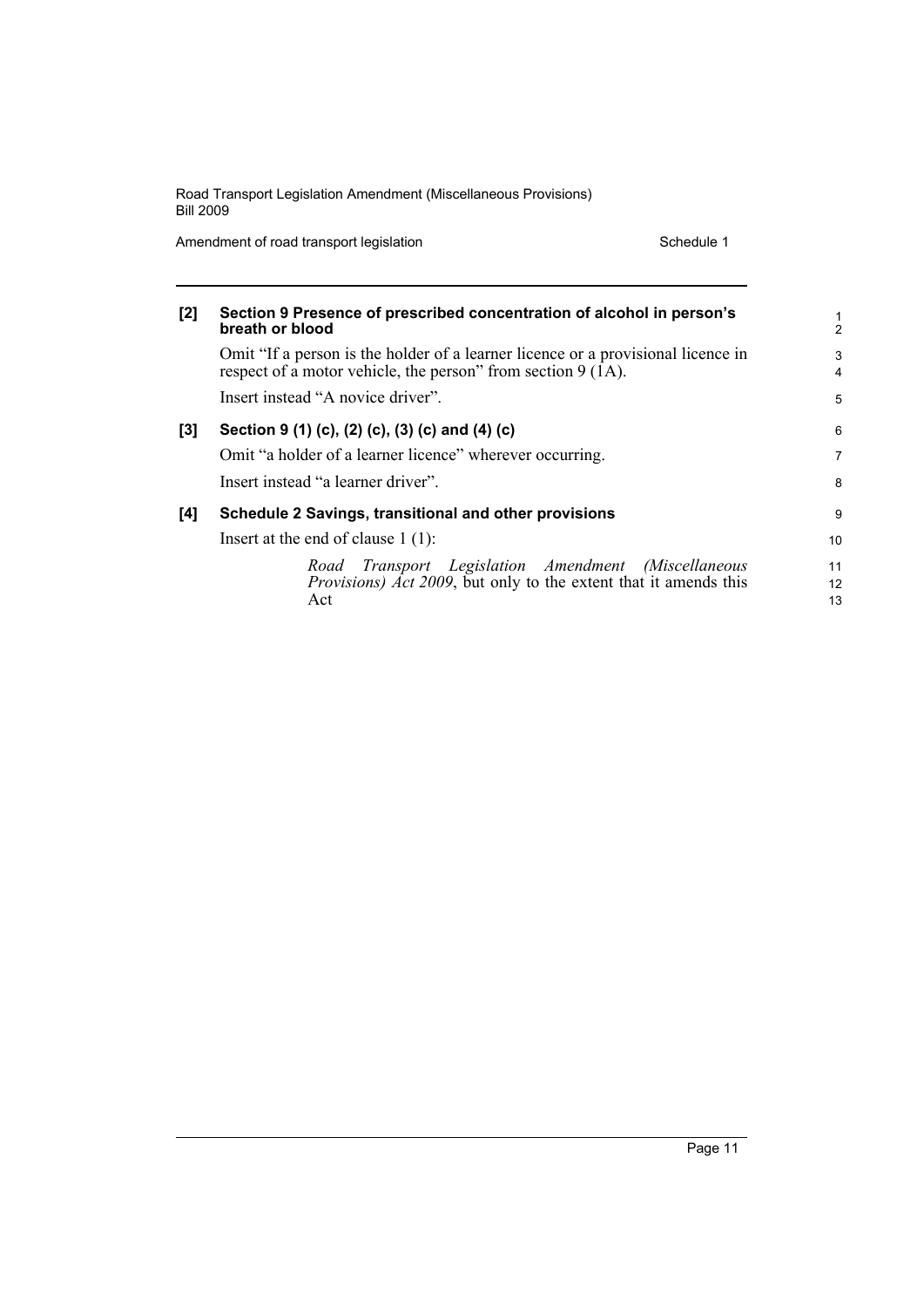Schedule 2 Amendment of Fines Act 1996 No 99

# <span id="page-19-0"></span>**Schedule 2 Amendment of Fines Act 1996 No 99**

# **[1] Section 38 Circumstances in which person issued with penalty reminder notice for vehicle or vessel offence is not liable to pay penalty** Omit section 38 (1A) (a). Insert instead: (a) in the case of a penalty reminder notice served on a person other than a corporation—be verified by a statutory declaration, and (a1) in the case of a penalty reminder notice served on a corporation:

- (i) be verified by a statutory declaration, or
- (ii) be a notice of a kind approved for the purposes of subsection (1B), and

1

## **[2] Section 38 (1B)–(1E)**

Insert after section 38 (1A):

- (1B) The State Debt Recovery Office may approve one or more kinds of notices (*approved notices*) for use by corporations when giving notice for the purposes of subsection  $(1)$   $(a)$ .
- (1C) Without limiting subsection (1B), the State Debt Recovery Office may approve notices under that subsection:
	- (a) to be provided in printed or electronic form (or both), and
	- (b) to be used in relation to more than one offence involving one or more vehicles or vessels.
- (1D) If a corporation gives an approved notice for the purposes of subsection (1) (a) instead of a notice verified by statutory declaration, an appropriate officer for the penalty notice to which the penalty reminder notice relates may, by written notice served on the corporation (a *verification notice*), require the corporation to supply a statutory declaration for use in court proceedings verifying such of the information contained in the approved notice as is specified in the verification notice.
- (1E) A corporation served with a verification notice must supply the required statutory declaration within the period specified in the notice (being a period of not less than  $\overline{\tau}$  days after the date of service).

Maximum penalty: 100 penalty units.